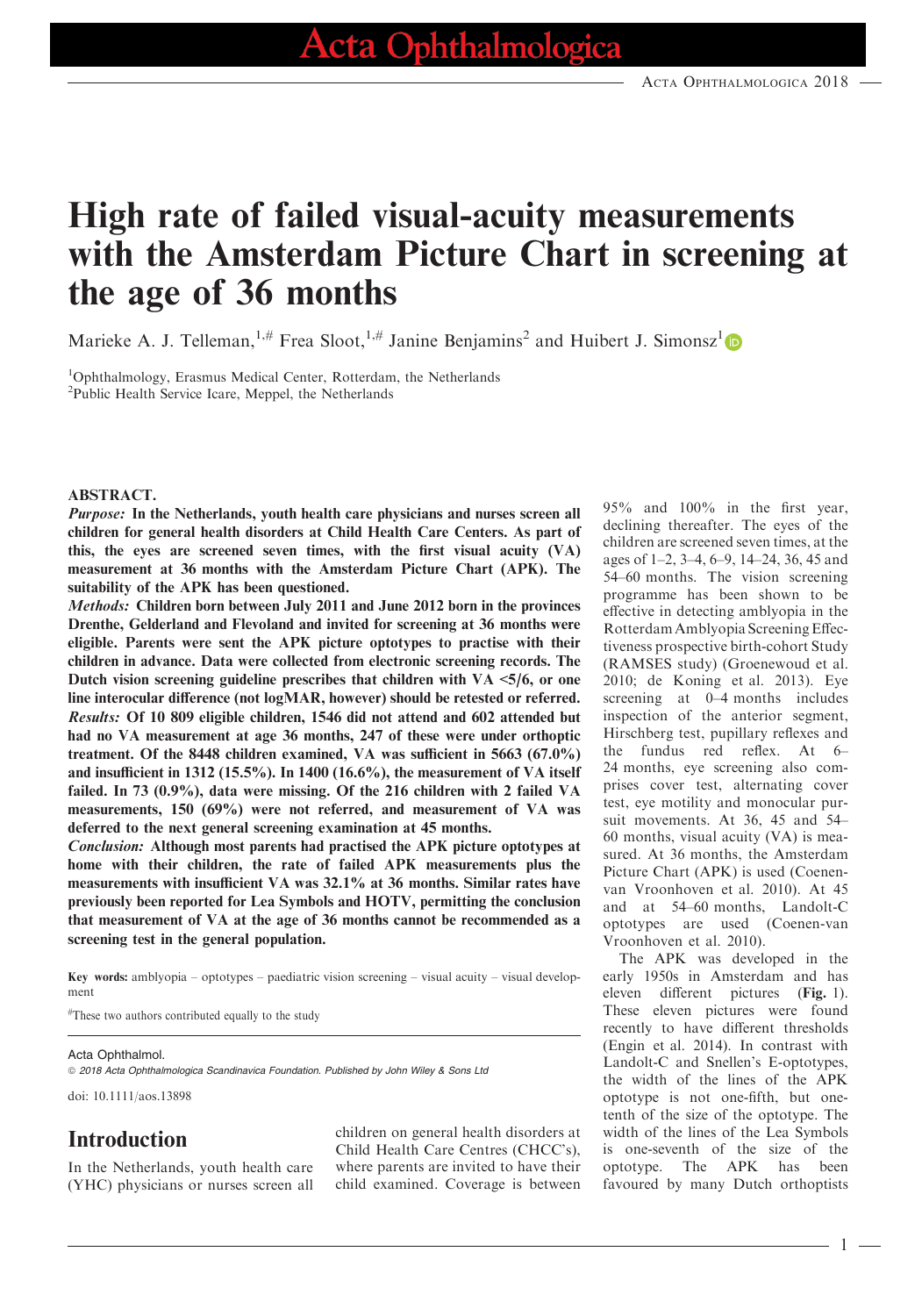

Fig. 1. Amsterdam Picture Chart with eleven different optotypes. When used at 5 m, the measured visual acuity is  $5/30$ ,  $5/20$ ,  $5/15$ ,  $5/10$ ,  $5/6$  or  $5/5$ . The height of the optotypes of D = 5 is approximately 10 min of arc when viewed at 5 m.

over years, because children can be tested at the age of 3 successfully in most cases, provided the measurement of VA is performed by an orthoptist (Becker et al. 2002). However, many of the APK pictures are archaic and may be unfamiliar to modern or non-European children.

As the quality of the APK as a psychophysical measurement was found to be low in a previous study by Engin et al. (2014), we studied the VA measurement at the age of 36 months in a large birth-cohort study and found high rates of measurements with insufficient VA and of failed measurements.

## Materials and Methods

This study is part of the Optimization of Amblyopia Screening study that compares two sequential birth cohorts, with and without eye screening tests between 6 and 24 months of age (Sloot et al. 2015, 2016). In the RAMSES observational birth-cohort study, it had been found that cases of amblyopia detected before age 36 months were not detected by screening and had strabismus in most cases (Groenewoud et al. 2010). Moreover, the quality of the screening examinations between 6 and 24 months of age was shown to be moderate in a semi-structured observational study (Sloot et al. 2017).

Visual acuity (VA) was measured with the APK (Fig. 1) in 36-month-old children at CHCC's. Children born between 1st July 2011 and 30th June 2012 in the region with CHCC's of the family health care providers Icare and the Municipal Health Service in the provinces Drenthe, Gelderland and Flevoland, who were invited for screening at 36 months, were eligible. Youth health care (YHC) physicians and nurses of Icare, one of the organizations for preventive health care, screen 8% of the Dutch birth figure. Together with the invitation, parents were sent the APK picture optotypes to practise with their child in advance. Visual acuity (VA) was measured by YHC physicians or nurses. They receive 1 day of eye-examination training by a teaching orthoptist every 5 years. The VA measurement was rated as sufficient VA, insufficient VA or failed measurement (Table 1). The VA measurement was rated insufficient when the VA did not reach the threshold. The VA measurement failed when the measurement carried out by a particular YHC physician or nurse failed, when only binocular VA was measured or when only the VA of one eye was measured. If the child already wears glasses and is under treatment of an orthoptist or ophthalmologist, the VA measurement should only be performed if there is a specific reason to do so, according to the Dutch guideline (Coenen-van Vroonhoven et al. 2010). Data were collected from electronic screening records from the CHCC's.

The Dutch vision screening guideline prescribes retesting after 6 weeks in case of failed VA measurement and in case of threshold VA designated as 'doubtful'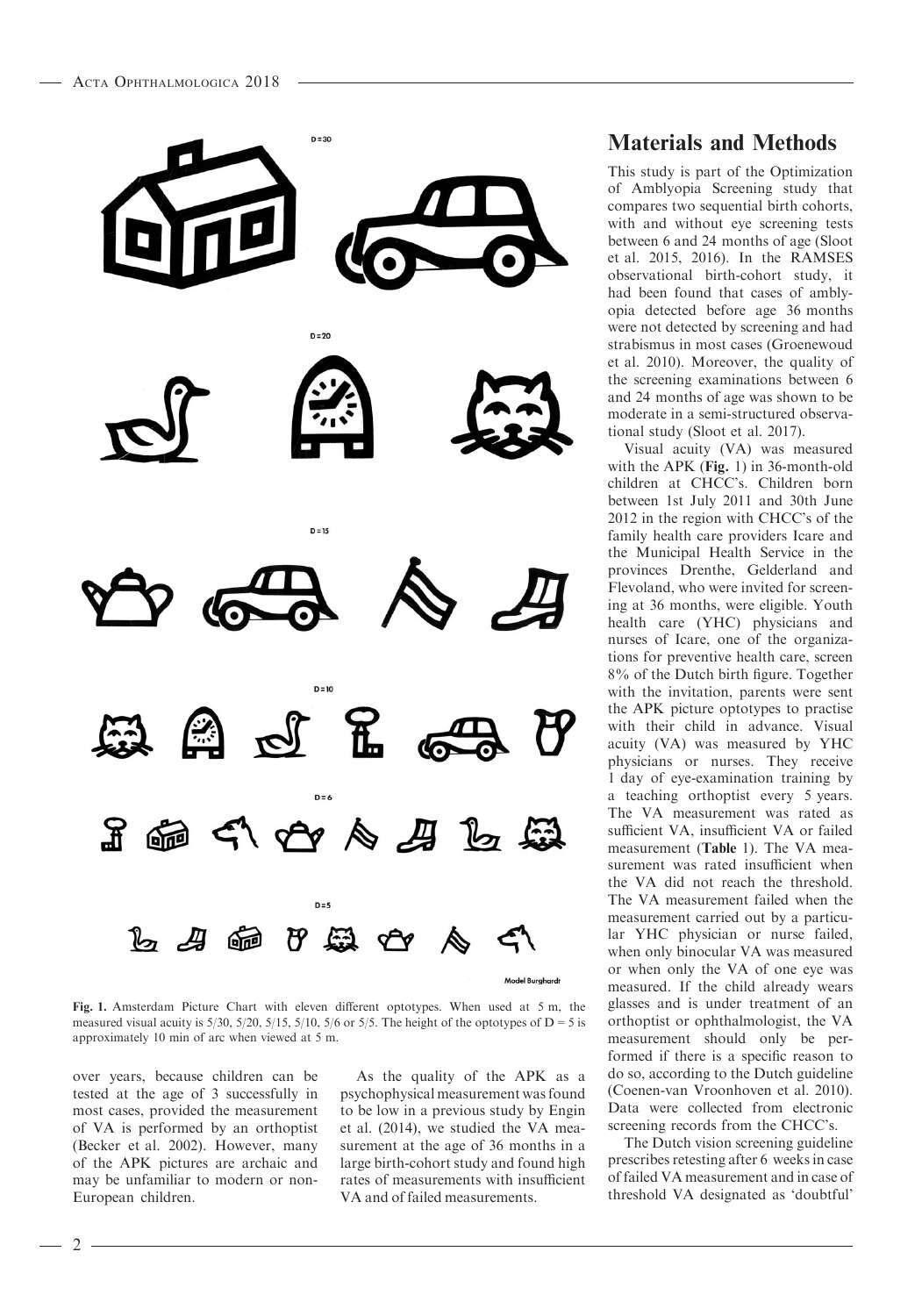Table 1. Criteria for referral or repeat measurement, according to the Dutch national guideline for vision screening, for sufficient, insufficient (including 'doubtful' in case repeat measurement is indicated) or failed measurement at age 36 months (Coenen-van Vroonhoven et al. 2010).

|              | Visual acuity (VA) measured with Amsterdam Picture Chart                                         |
|--------------|--------------------------------------------------------------------------------------------------|
| Sufficient   | Monocular VA $\geq$ 5/6 for both eyes                                                            |
| Insufficient | Monocular VA $\leq$ 5/6 for one or both eyes                                                     |
|              | One line interocular difference (not logMAR, however: $5/5$ , $5/6$ , $5/10$ , $5/15$ ,<br>etc.) |
| Failed       | The measurement failed                                                                           |
| measurement  | Only binocular VA obtained                                                                       |
|              | VA was measured of one eye only                                                                  |

VA. This is defined as a VA of one eye of 5/10 or when there is one line interocular difference (not logMAR, however: 5/5, 5/6, 5/10, 5/15, etc.). Note that, according to the current Dutch guideline, a VA of 5/6 and 5/5 is designated as 'doubtful'. Note also, that the interval between 5/5 and 5/6is approximately 1logMAR line, but the interval between 5/10 and 5/6 is approximately 2 logMAR lines. If the

VA at the retest is not better than the first measured VA, the child is referred. Children with a VA lower than 5/10 for one eye or two lines interocular difference at the first measurement are referred directly (Coenen-van Vroonhoven et al. 2010). Itmust be noted, however, that for this study, the Dutch guideline category 'doubtful', or threshold VA and the Dutch guideline category 'referred



Fig. 2. Flow-chart of the eligible children, the drop-outs and children with and without visual acuity measurement at 36 months.

directly', are both designated in this study as insufficient VA.

## **Results**

A flow-chart of the distribution of the eligible children is presented in Fig. 2. Of the 10 809 eligible children aged 36 months, 1546 children did not attend, 247 children attended but were not screened as they were already being treated by an orthoptist. Another 355 children attended but had no measurement of VA for unknown reasons. General screening time is limited, and there may have been other priorities. Visual acuity (VA) was measured in 8661 eligible children at 36 months, in 8448 with theAPK,in 19 with the Landolt-C andin 194 children with the E-optotypes. Because of the low number in the subsets measured with Landolt-C and with Eoptotypes, these were excluded from analysis.

### First measurement

A flow-chart of the results of the first measurement and repeated measurements is presented in Fig. 3. In 5663 (67.0%) of the 8448 children, measured VA was sufficient with the APK, in 1312 (15.5%) insufficient. In 1400 (16.6%), the measurement failed and in 73 children (0.9%), data were missing. Of the 1312 children with an insufficient VA, 107 were directly referred to an orthoptist or ophthalmologist. The VA measurement was repeated in 776 children at the CHCC's. The VA measurement was not repeated, nor was the child referred, in the other 429 children, because (i) the VA that was insufficient according to the Dutch guideline was incorrectly rated as sufficient (188 children, many of these had VA  $5/6$  and  $5/5$ ), (ii) the parents or physiciandecided tomeasureagainat the next general screening examination at age 45 months according to notes in the records (29 children) or (iii) because they did not attend for unknown reason (212 children). Of the 1400 children with a failed measurement, 35 were directly referred to an orthoptist or an ophthalmologist. The VA measurement was repeated in 902 children at the CHCC's. The VA measurement was not repeated, nor was the child referred, in the remaining 463 children because (i) the parents or physician decided to re-measure at the next general screening examination at age 45 months according to notes in the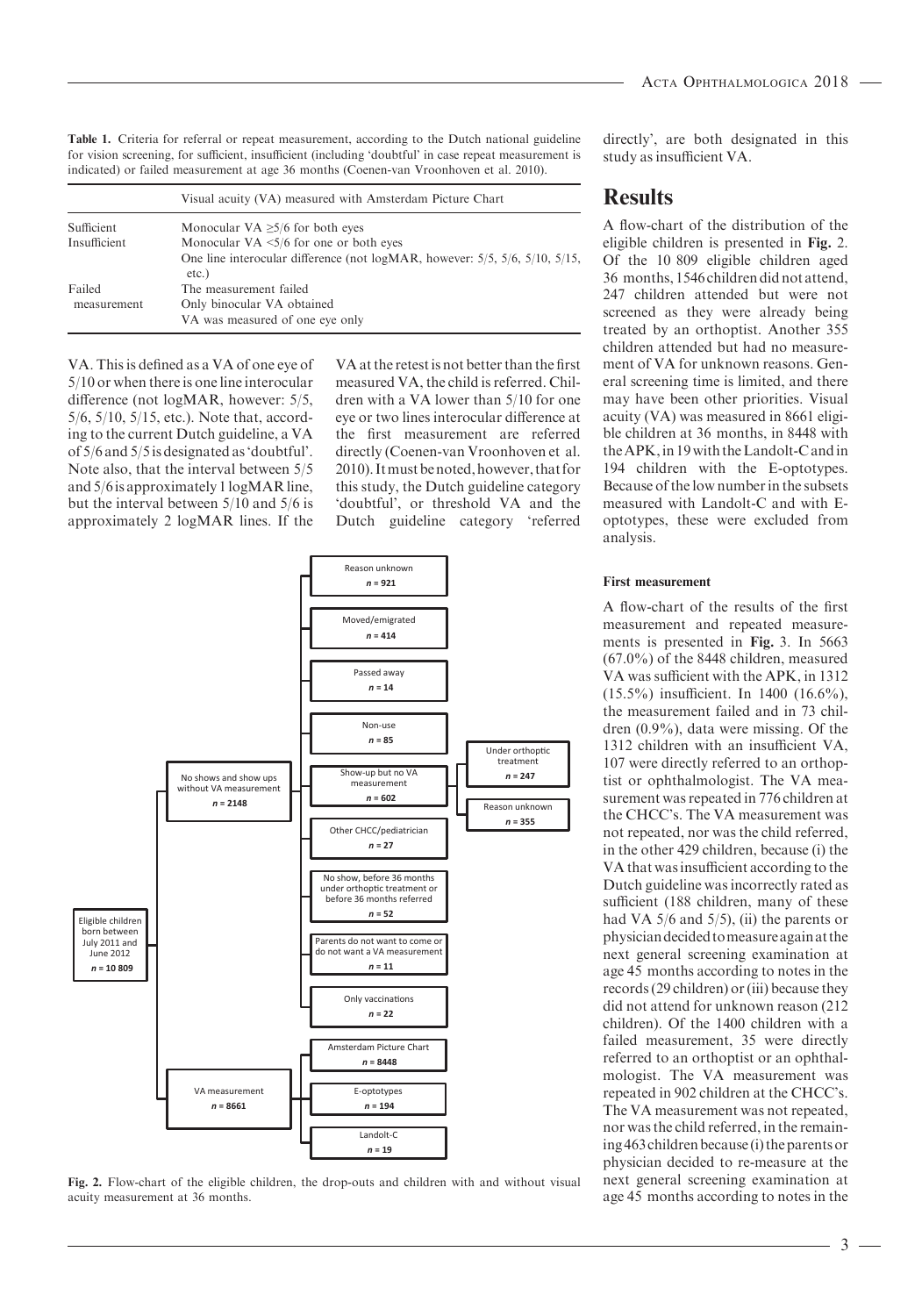

Fig. 3. Flow-chart of visual acuity measurements with the Amsterdam Picture Chart at 36 months, the first measurement, action undertaken after the first measurement, the second measurement, the referral and the reason for no referral after the second measurement.

records (86 children) or because (ii) they did not attended for unknown reason (377 children).

#### RepeatedVAmeasurement afterinsufficient first VA measurement

In 776 children with an insufficient VA measured the first time, the measurement was repeated, and in 234 of these, the VA was insufficient, of which 35 children were not referred. In 43 children, the second measurement failed, of which 17 children were not referred. Reasons for non-referral are listed in Fig. 3.

#### Repeated VA measurement after failed first VA measurement

In 902 children with a failed measurement, the measurement was repeated, and in 152 of these, the VA was insufficient, of which 49 were not referred. In 216 children, the second measurement failed, of which 150 (69.4%) children were not referred. In at least half of these children, measurement of VA was deferred to the next general screening examination at 45 months. Reasons for non-referral are listed in Fig. 3.

## **Discussion**

In this birth-cohort study, measured VA was insufficient in 15.5% of the children, while the VA measurement failed in another 16.6% of the children. although parents had practised the APK picture optotypes at home with their children in advance.

One could argue that the rate of failed VA measurements would have been lower when using the Lea symbols, but in a systematic study by Becker et al. (2002), it was shown that the failure rate using Lea symbols in general population screening was even higher than in our study: 44% at the age of 31–36 months and 24% at the age of 37–48 months. In that study, the failure rates were much lower for VA measurements when carried out by orthoptists (Becker et al. 2002). To have VA measured in all children in the Netherlands by orthoptists would be prohibitively expensive, however. In a Swedish study, measurement of VA using both HOTV and Lea symbols at 36 months and 48 months was evaluated. For both charts, at the age of 36 months, the test failed in 20% of the children, apart from the children who did not reach the VA threshold, as compared to around 10% at the age of 48 months (Kvarnström & Jakobsson 2005).

As compared with the Lea Symbols and HOTV, the failure rate of the APK